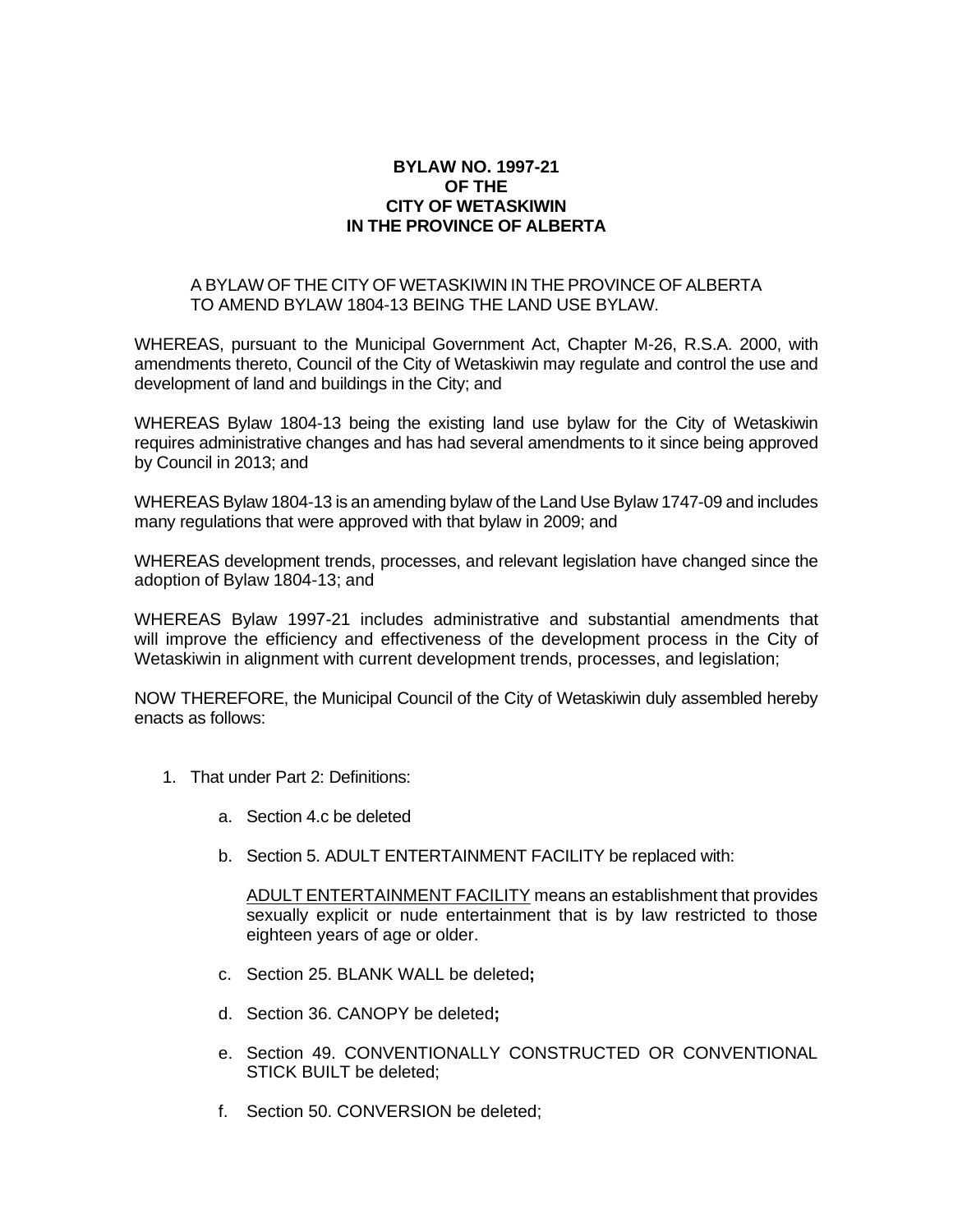g. Section 51 DEVELOPMENT AUTHORITY be replaced with:

DEVELOPMENT AUTHORITY means a development authority established pursuant to this Bylaw.

h. Section 52 DOUBLE FRONTING SITE be replaced with:

DOUBLE FRONTING LOT means a lot which abuts two (2) public roadways, not including lanes as defined in the Traffic Safety Act.

- i. Section 52. DRIVE-IN SERVICE be deleted;
- j. Section 54. DUPLEX HOUSING be replaced with:

DUPLEX HOUSING means a single building on a single lot containing two (2) dwelling units, and each having a separate direct entrance from the exterior;

k. Section 62. DOUBLE FRONTING SITE be replaced with:

DOUBLE FRONTING SITE means a site which abuts two (2) public roadways.

- l. Section 68. EATING AND/OR DRINKING ESTABLISHMENT be deleted;
- m. Section 70. ENCLOSED FRONT PORCH be deleted;
- n. Section 77. FIXED SIGN be deleted;
- o. Section 87. FRONT YARD be replaced with:

FRONT YARD means a yard extending across the full width of a parcel of land from the front lot line to the nearest exterior wall of the main building situated on the parcel of land;

- p. Section 88. GAMING be deleted;
- q. Section 91. GARAGE SUITE be replaced with:

GARAGE SUITE means development accessory to the principal residential use consisting of a self-contained dwelling attached to a rear detached garage.

r. Section 92. GENERAL INDUSTRIAL USE be replaced with:

GENERAL INDUSTRIAL USE means development used principally for one or more of the following activities:

- a. the processing of raw materials;
- b. the manufacturing or assembling of semi-finished or finished goods, products or equipment;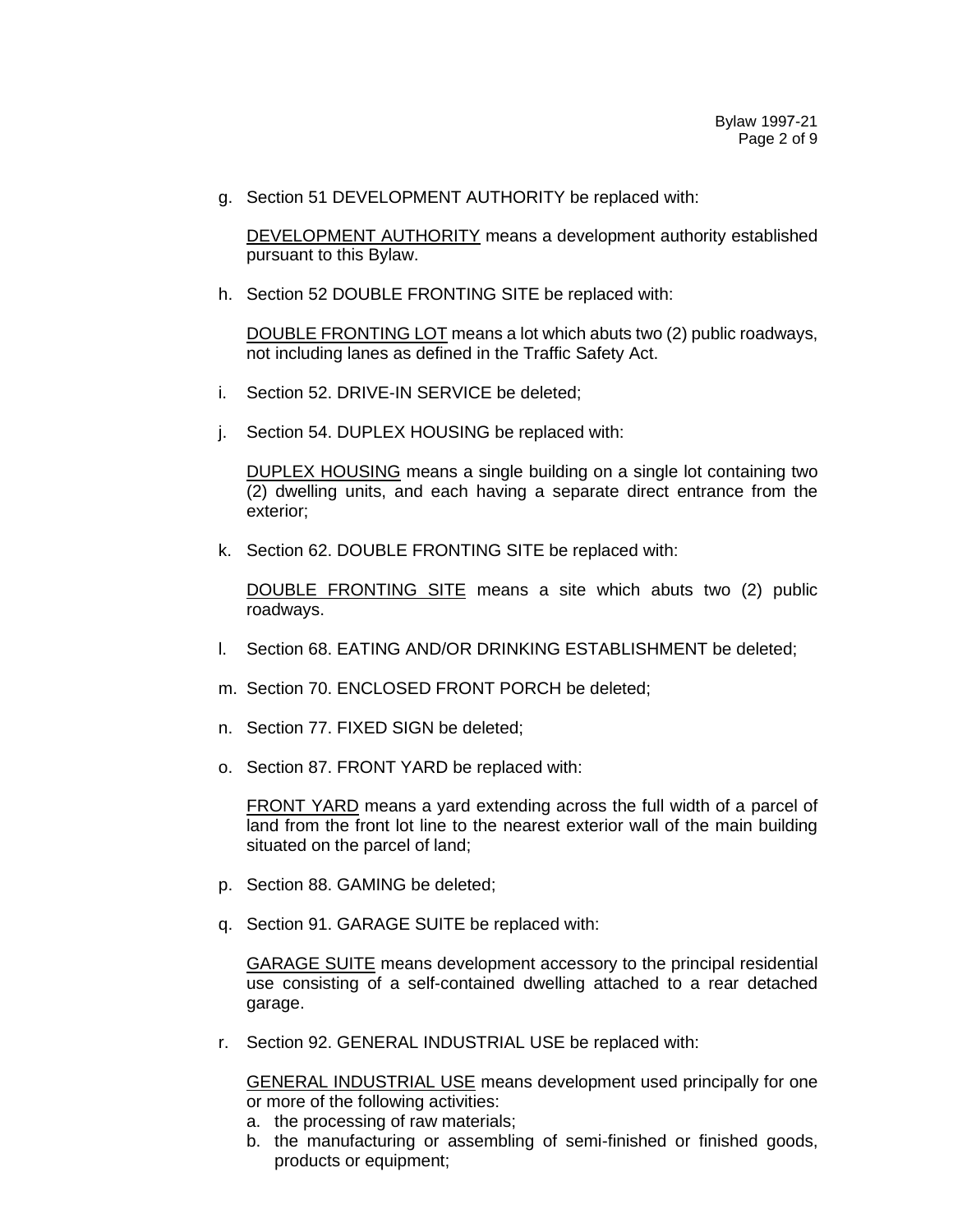- c. the cleaning, servicing, repairing or testing of materials, goods and equipment normally associated with industrial or commercial businesses or cleaning, servicing and repair operations to goods and equipment associated with personal or household use, where such operations have impacts that would make them incompatible in non-industrial zones;
- d. the storage or transshipping of materials, goods and equipment;
- e. the distribution and sale of materials, goods and equipment to institutions or industrial and commercial businesses for their direct use or to general retail stores or other sales use classes defined in this bylaw for resale to individual customers; or
- f. the training of personnel in general industrial operations;
- s. Section 98. GROUND SIGN be deleted;
- t. Section 102. HEIGHT be replaced with:

HEIGHT means when used with reference to a building or structure, the vertical distance between the horizontal plane through grade and a horizontal plane through the highest point of the roof.

- u. Section 104. HIGH SIGN be deleted;
- v. Section 105. HOME ADDRESS SIGN be deleted;
- w. Section 122. LIVESTOCK be deleted;
- x. Section 123. LIVESTOCK OPERATION be deleted;
- y. Section 124 LOADING SPACE be replaced with:

LOADING SPACE means an off-street space on the same lot as a building or group of buildings used to provide unobstructed access for vehicles to a loading door, platform or bay;

z. Section 129. MAJOR HOME BASED BUSINESS be replaced with:

MAJOR HOME BASED BUSINESS means development consisting of the use of an approved dwelling or accessory building by a resident of that dwelling for one (1) or more businesses. This use class includes bed and breakfast facilities but does not include general retail sales;

aa. Section 138. MINOR HOME BASED BUSINESS be replaced with:

MINOR HOME BASED BUSINESS means development consisting of the use of an approved dwelling within a residential building by a resident of that dwelling, where the business requires no more than one business-related visit per day. This use class does not include general retail sales;

bb. Section 146. NATURAL RESOURCE DEVELOPMENT be deleted;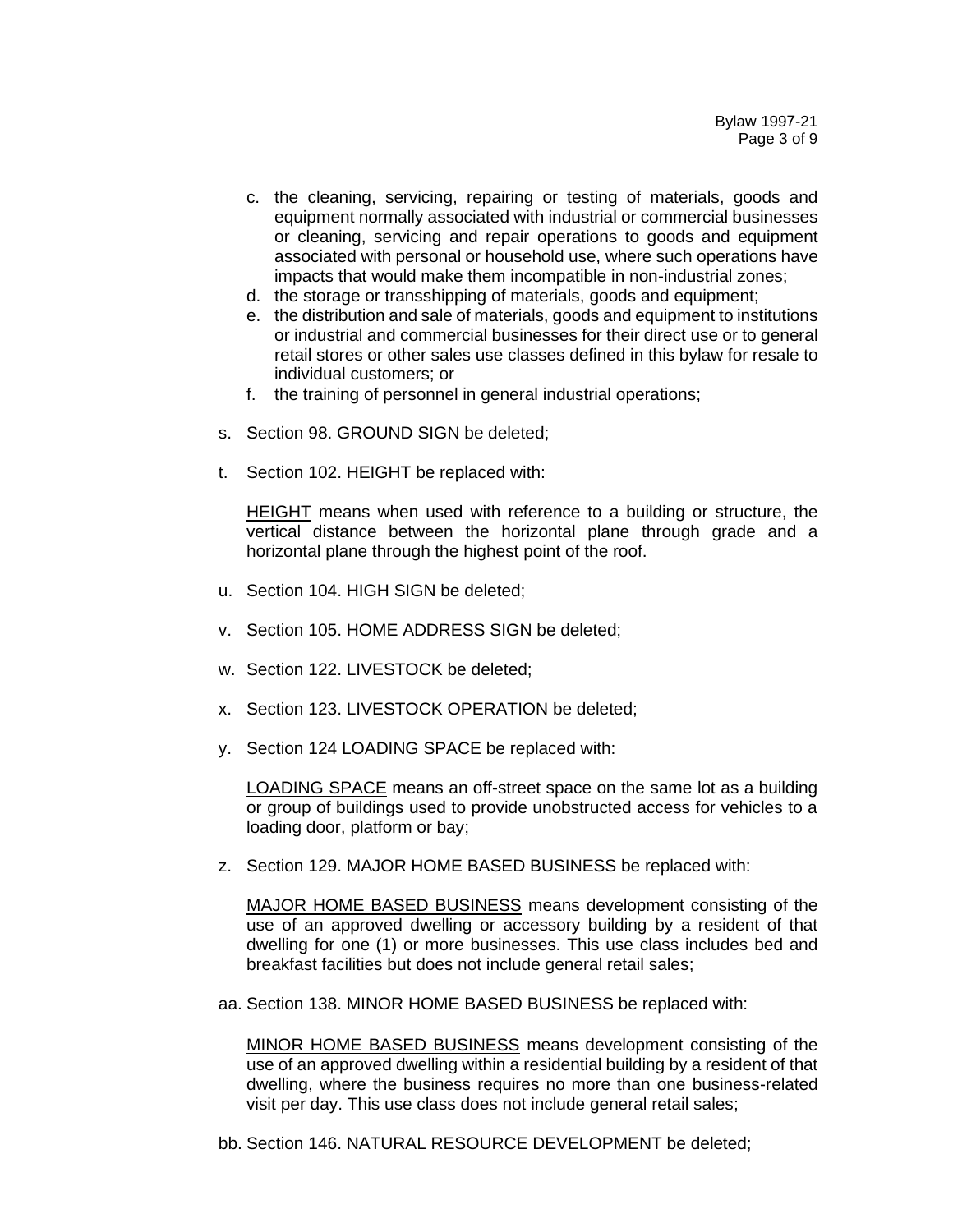- cc. Section 147. NATURAL SCIENCE EXHIBIT be deleted;
- dd. Section 149. NON-COMMERCIAL FARM be deleted;
- ee. Section 173. PRIVATE CLUB be deleted;
- ff. Section 191 RESPITE SUPPORT be deleted;
- gg. Section 194. ROW HOUSING be deleted;
- hh. Section 195. ROW HOUSINg, STACKED be deleted;
- ii. Section 196. SATELLITE SIGNAL RECEIVING ANTENNA be deleted;
- jj. Section 222. STOREY, HALF be deleted;
- kk. Section 236. TOWHOME be replaced with:

TOWNHOME means development consisting of a building containing a row of more than two (2) dwellings joined in whole or in part at the side. Each dwelling shall have separate, individual and direct access.

- ll. Section 238. TREED LANDSCAPED BOULEVARD be deleted;
- mm. Section 241. UNENCLOSED FRONT PORCH be deleted;
- nn. Section 246.1 be added to read:

WALL HEIGHT means the height of a wall measured from grade to the meeting point of the top of the wall and the roof.

oo. Section 249. YARD, REAR be replaced with:

REAR YARD means the portion of a site abutting the rear lot line extending across the full width of the site, situated between the rear lot line.

- 2. That under Part 3: Administrative:
	- a. Section 3.3 be replaced with:
		- 3.3 Establishment and Appointment of the Development Authority
			- 1. That the Chief Administrative Officer of the City of Wetaskiwin be designated as the Development Authority.
			- 2. That the Chief Administrative Officer of the City of Wetaskiwin may delegate the authority in writing to one or more development officers or any other municipal staff to carry out the duties of Part 17 of the Municipal Government Act.
	- b. Section 3.4.h be amended to read: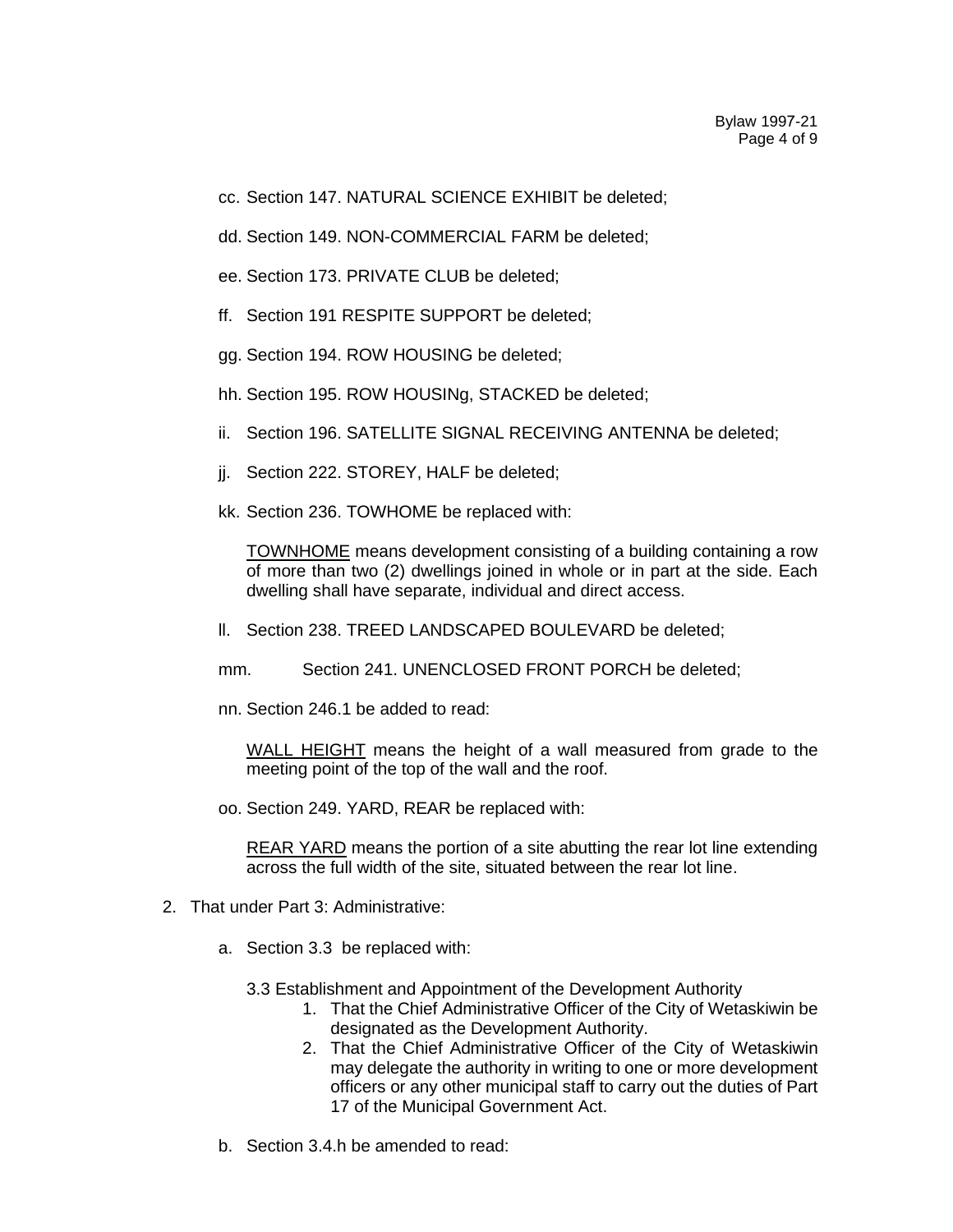shall give notice of the Development Authority's decision on applications for development permits as follows:

- i. where an application has been approved, public notification shall be given in accordance with Part 4, Section 4.6 of this bylaw and notice to the applicant shall be given in writing by hand delivery or by regular mail, or by electronic means where authorized; and
- ii. where an application has been refused, notice in writing shall be given to the applicant, either hand delivered or by regular mail, or by electronic means where authorized, and such notice shall state the reason for refusal; and

iii. …

c. Section 3.5.2.a be amended to read:

the proposed development would not, in the opinion of the Development Authority…

d. Section 3.5.2.c be amended to read:

The Development Officer may approve, with or without conditions, an enlargement, alteration or addition to a legal non-conforming building if the non-conforming building complies with the uses prescribed for that land in this bylaw and the proposed development would not, in the opinion of the Development Authority…

e. Section 3.8.c be replaced with:

c. An Accessory Building 9.3 m2 or less in area, provided it complies with the regulations of this bylaw. This includes play structures;

f. Section 3.8.m be replaced with:

m. Construction of an uncovered deck in the side and/or rear yard and less than 0.60m above finished grade;

g. Section 3.8.n be replaced with:

n. Access platforms and stairs providing access to platforms that provide access to or egress from the principal building that are less than 2.5 sq.m. in platform area, provided they are constructed of non-combustible materials and do not interfere with property drainage and provided they are not enclosed by walls or covered by a roof structure.

- h. Section 3.8.r be added to read: r. Patios provided the soft landscaping and site drainage requirements are met and there is no roof over the patio.
- i. Section 3.8.s. be added to read: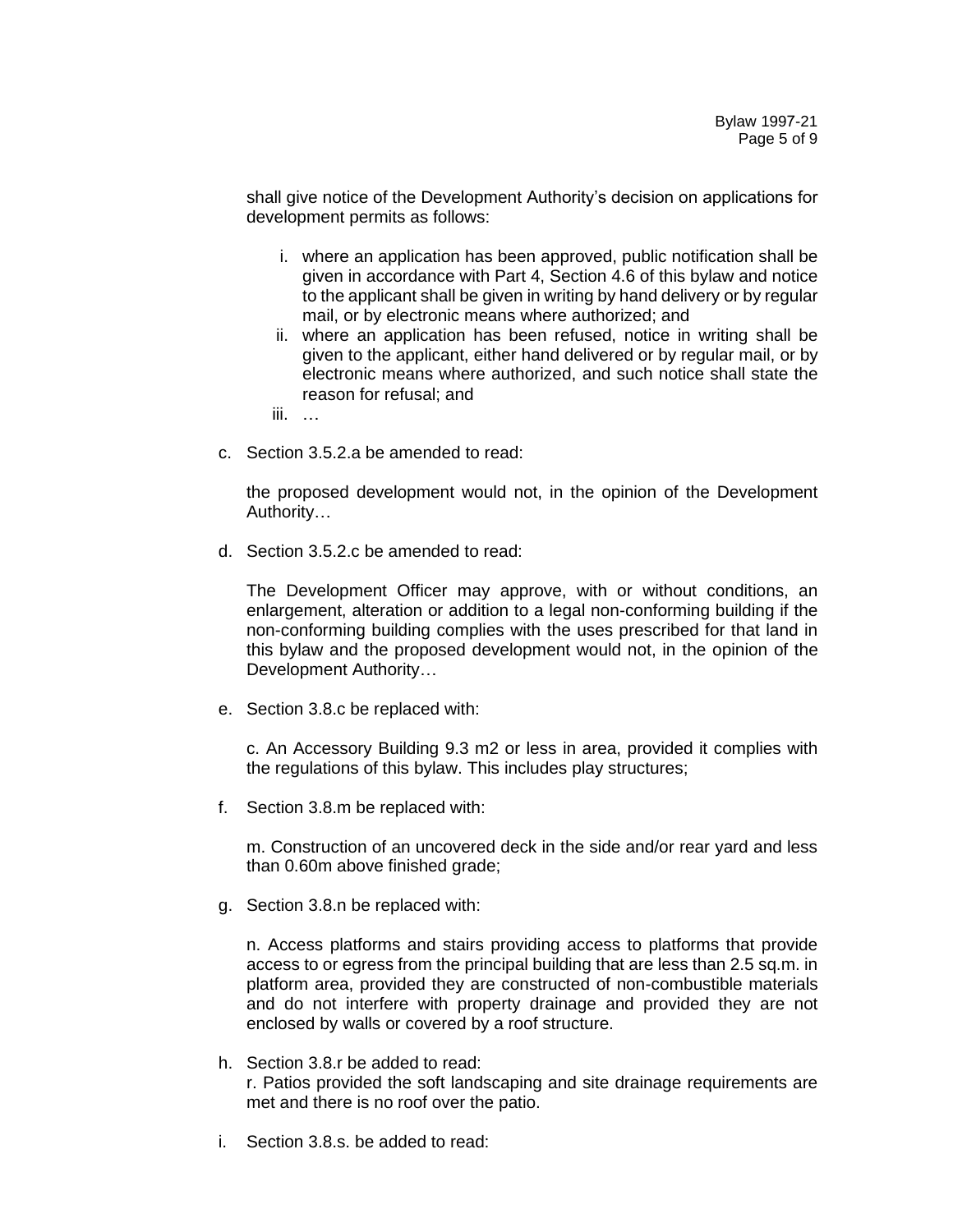- s. Home Office, provided all regulations within this Bylaw are met.
- j. Section 3.15 shall be amended to read:
	- 1. The Development Officer shall:
		- a. examine the proposed amendment;
		- b. prepare a written report on the proposed amendment; and
		- c. advise the applicant in writing that:
			- i. the Development Authority is prepared to recommend the amendment to the Council without further investigation; or
			- ii. the Development Authority is not prepared to recommend the amendment; or
			- iii. the Development Authority requires further investigation to make a recommendation; or
			- iv. the Development Authority is prepared to recommend an alternative amendment.
- k. Section 3.16.4 be amended to read:

The Development Officer may issue a Compliance Certificate when, in the opinion of the Development Authority, the building(s) located on a site, and shown on the Real Property Report, are located in accordance with the setback regulations of this bylaw and the setbacks specified in any development permit, which may have been issued for the site. The Compliance Certificate shall only cover those buildings and structures, or parts thereof, shown on the Real Property Report submitted by the applicant.

- l. Section
- 3. That under Part 4: Application
	- a. Section 4.6.1 be replaced with
		- 1. For permitted use permits, where no variance has been granted, the Development Officer shall notify the assessed owner of the site and the permit applicant of the Development Authority's decision.
	- b. Section 4.6.1.2.a be amended to read:

the Development Officer shall send notice by regular mail, or by electronic means as authorized, to…

c. Section 4.6.2.1 be replaced with:

Where the Development Officer has reviewed a development permit application and has chosen to refuse the application the Development Officer shall send notice by regular mail, or by electronic means as authorized, to the development permit applicant and to each owner of the site or a part of the site of the proposed development.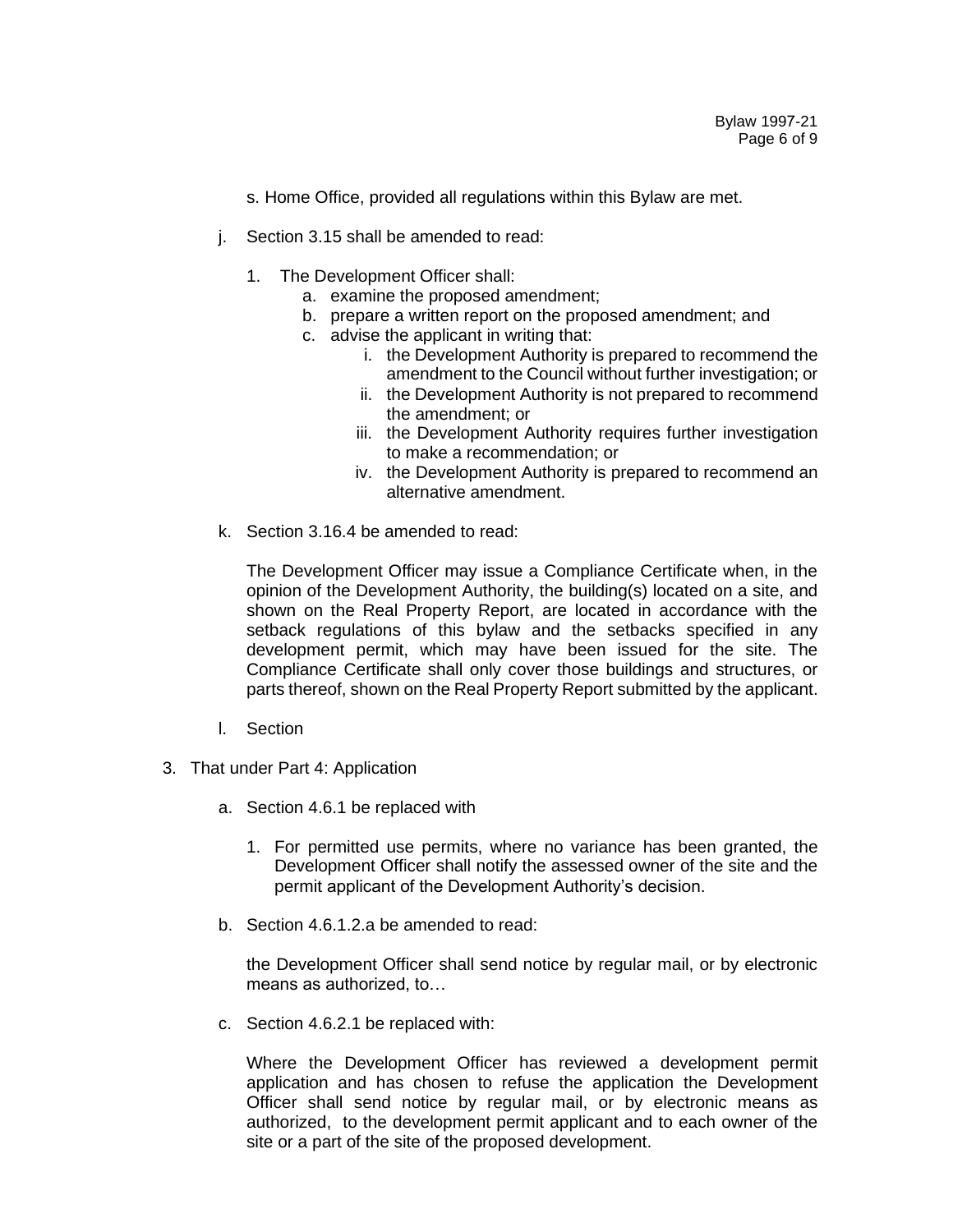d. Section 4.6.3.1 be replaced with:

An application for a development permit in respect of development of land or a building in a Direct Control District shall require that each assessed owner of land within 76m of the site, or such greater distance as determined by the Development Authority, shall be given notice of the application by regular mail, or by electronics means as authorized, or delivered in person by the Development Officer.

- e. Section 4.6.3.2 be replaced with: Further to Subsection (1), the Development Authority may also determine that other owners of land or persons may be affected by the proposed development and shall give notice of the application by the same means as required in Subsection (1).
- 4. That under Part 6: Establishment of Districts
	- a. Section 6.1.2.2 be deleted;
	- b. Section 6.1.3 be amended to include:

6. Garage Suite

- c. Section 6.2.2.2 be deleted;
- d. Section 6.2.6.4 be replaced with:

Accessory building  $< 2.7$ m wall height 1.0m

- e. Section 6.3.2.2 be deleted;
- f. Section 6.3.3 be amended to include:

5. Garage Suite

- g. Section 6.4.2.2 be replaced with:
	- 2. Detached Garage
- h. Section 6.4.3 be amended to include:
	- 8. Garage Suite
- i. Section 6.6.2.2 be deleted;
- j. Section 6.7.2.2. be deleted;
- k. Section 6.7.3 be amended to include:
	- 9. Garage Suite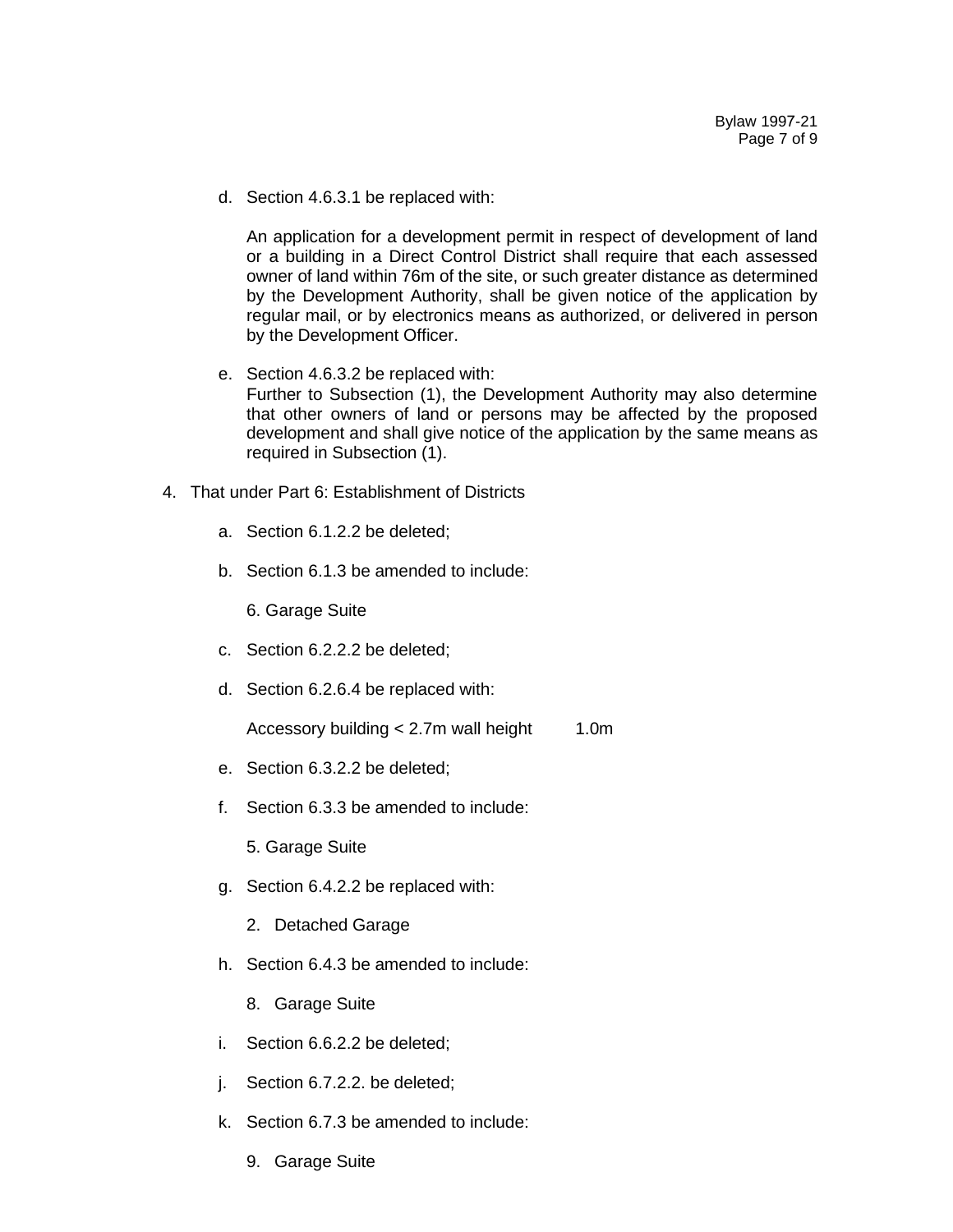- l. Section 6.8.2.5 be deleted;
- m. Section 6.10.2.4 be deleted;
- n. Section 6.10.3 be amended to include
	- 7. Garage Suite
- o. Section 6.11.2.7 be deleted
- p. Section 6.11.3 be amended to include:

10. Garage Suite

- q. Section 6.12.2.4 be deleted;
- r. Section 6.13.2.5 be deleted;
- s. Section 6.15.3.25 be deleted;
- t. Section 6.16.3.28 be deleted;
- u. Section 6.22.2.2 be deleted;
- v. Section 6.23.2.2 be deleted;
- w. Section 6.24.4. be deleted;
- x. Section 6.25.3 be amended to include:
	- 8. Minor Impact Utility Service
- 5. That under Part 7: General Regulations:
	- a. That Section 7.4.2 Schedule 1 be replaced with the table attached as Schedule 1 to this Bylaw
	- b. That Section 7.4.2 Schedule 2 be replaced with the table attached as Schedule 2 to this Bylaw.
	- c. That Section 7.8.3 be amended to include:
		- g. No more than one business-related visit to the site per day.
	- d. That Section 7.6.2.7 be deleted;
	- e. That Chart 7.6.6.1 be replaced with the table attached as Schedule 3 to this Bylaw.
	- f. That Section 7.12.2 be amended to read: